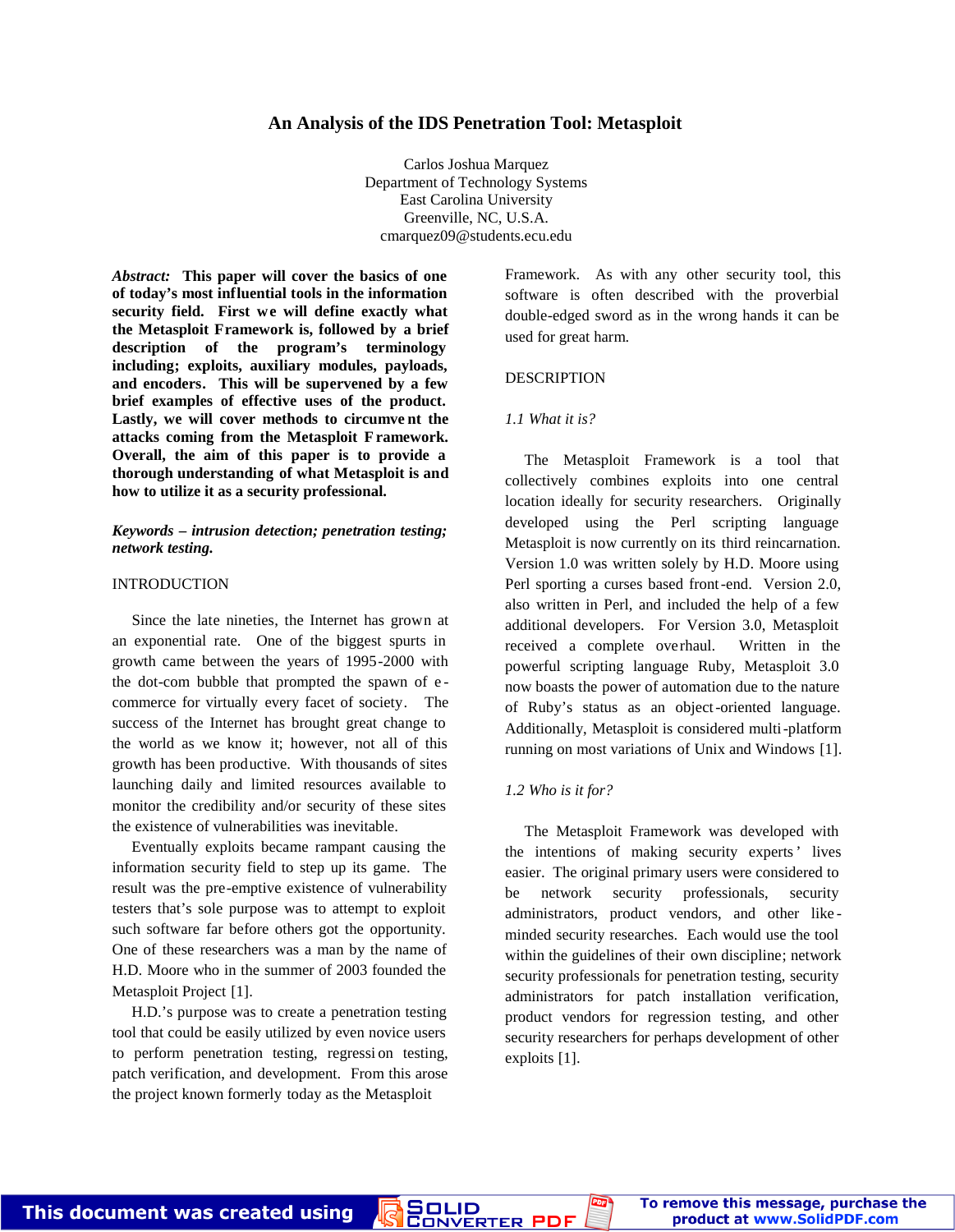### *1.3 Terminology*

 The Metasploit Framework can be a bit confusing for novice users as the Linux distribution offers no Graphic User-Interface (GUI). Therefore learning the semantics and syntax of the framework is essential to the effective use of the software.

The primary outline of the majority of attacks in Metasploit revolves around the following foundation;

- 1. Choosing an exploit and configuring it.
- 2. Checking for susceptibility.
- 3. Choosing a payload and configuring it.
- 4. Choosing an encoding system.
- 5. Executing the exploit.

One of the key components of Metasploit is in fact the exploits. At the time of this paper's writing Metasploit contains 613 exploits, 306 auxiliary modules, 215 payloads, and 20 encoders. Exploits target specific Operating Systems, applications, and/or services [2].

 Additionally, auxiliary modules exist within the context of Metasploit and can be declared just as easily as exploits. In Metasploit an auxiliary module is defined as a module without a payload. Auxiliary modules serve as accessories to the Metasploit Framework and can be used in a variety of facets to expand upon the capabilities of the program. Just a few of their features include making Metasploit act as a vulnerability scanner, port scanner, HTTP client, FTP client, SMB client, and etc [1].

 Next there are the various payloads that exist for each exploit. After an exploit is initiated and the remote target or targets are selected a payload must be selected to be executed after the breach. The payloads of Metasploit are Operating System specific, though generic payloads do exist [1].

Additionally, payloads in Metasploit come in three main variations; singles, stagers, and stages [3]. Singles are independent of any other and are generally simple command-line executions such as adding a user to a target system. Stagers establish a reliable network connection while remaining small enough to deliver the stage. Because sometimes acquiring both a reliable connection and limited overhead can be difficult, several variations in stagers exist. Stages are the final piece of the puzzle of stagers as they provide the components for the stager to deploy. Table 1 shows the differences between the three in syntax form.

| <b>Payload Type</b>            | <b>Example</b>                 |
|--------------------------------|--------------------------------|
| Single                         | windows/shell_bind_tcp         |
| Stager                         | windows/shell/ <i>bind_tcp</i> |
| Stage                          | windows/shell/bind_tcp         |
| Table 1. Showing Payload Types |                                |

 Here you can see that the single payload type includes the whole process of 'shell\_bind\_tcp,' while the later two differ in path. The stager in this case is the 'bind\_tcp' module while the 'shell' acts as the stage by which the stager can download its resources [3].

 Overall, payloads serve as post-exploitation commands that can be as simple as adding a user to the targeted system or binding a command shell to a designated port. Additional options include ; VNC injection, remote shell execution, meterpreter execution, and backdoor installations [1].

 Lastly, in order to provide another layer of promiscuity payload encoders may be added to the exploit to ensure the connection be tween the attacker and victim remains encrypted. These work in much the same way as hashes by encapsulating the content of the payload with a predetermined key obfuscating it from detection.

#### USAGE

 Now that we understand the dictation and origins of Metasploit we can move on to the applications of the product. We will begin with a brief synopsis of a few common attacks followed by some distinguishing characteristics of the Metasploit Framework. While Metasploit is primarily identified as a one-stop exploitation application its sole purpose revolves not just around the exploitation of remote systems, but also around the development of new ones as well. With the 3.0 iteration of Metasploit, near complete automation is possible as scanning, fingerprinting, identifying vulnerabilities, exploiting, and reporting can be configured with some degree of work.

# *2.1 Example Attacks*

**PDF** 

It is without a doubt that the field of computer security is an on-going battlefield where the victor is solely based on time. On the second Tuesday of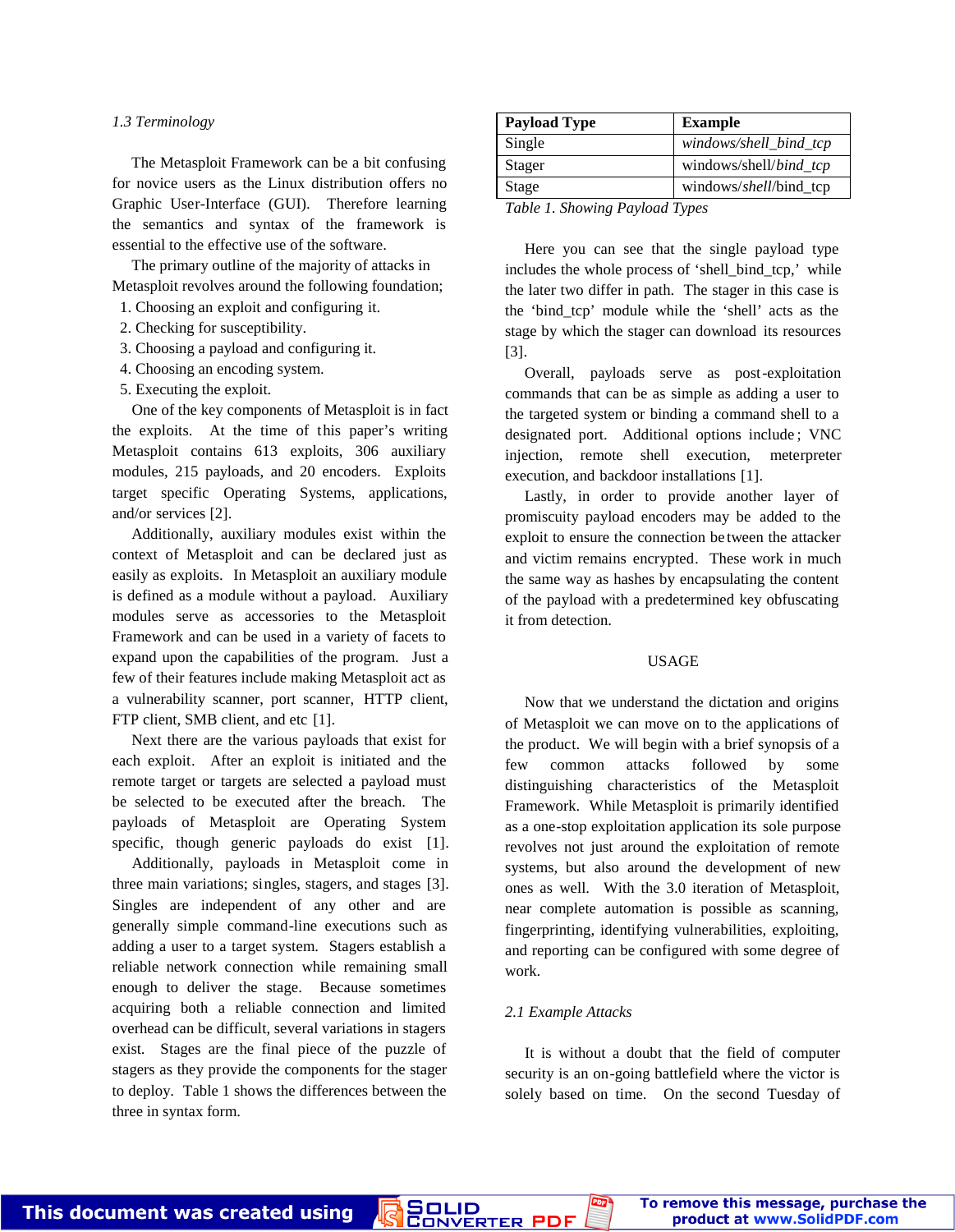every month Microsoft releases patches for its many applications and operating system variations to what has affectionately become known in the information security field as "Patch Tuesday." Upon their release, black hatters of all likes begin the reverse engineering process to discover the original vulnerability. Toping the list of commonly exploited programs include third-party applications such as Adobe Flash, Adobe Reader, JavaScript, and QuickTime. For the direct purpose of this paper though we'll address exploits pertaining to apache web server and oracle.

Considering one of the most commonly attacked sources are web servers it seems scary to think that Metasploit houses an exploit that within eight commands can compromise an Apache Web Server [4]. The attack we're referring to utilizes chunked encoding to specially craft an invalid request on the server causing at the bare minimum a Denial-of-Service attack; though with some OSes remote code execution is possible. This is instigated by a stack overflow that is controlled on 64-bit OSes where return addresses are stored on the stack heap. In the collaborative experiment of Rajani, Mohamed, and Stansbury, the results indicated a successful breach with remote code execution being successful in the form of adding users with full permissions and writing files to the root directory on the web server [4]. In the days of prevalent E-commerce some are considering these additions to the Metasploit program as haphazard.

 Another big target for exploits reside in database servers that house large amounts of data ranging from social security numbers to financial data. One of the leaders in database management is Oracle with a n approximate market share of 40 percent [ 5]. The majority of databases use the same language, Structured Query Language (SQL), thus often exploits targeting databases are based off the use of this language. Because of this no free penetration testing software currently offers an independent direct exploit to the system [6].

 As we mentioned previously, a key feature of the Metasploit Framework is development. At the Black Hat USA Conference in 2009 Chris Gates and Mario Ceballos, presented a method for exploiting Oracle through SQL injection techniques utilizing custom built auxiliary modules [6]. Their attacks consisted

This document was created using

of seven steps that make up what they considered the basis of pen testing;

- 1. Locate a system running Oracle.
- 2. Determine Oracle Version.
- 3. Determine Oracle SID.
- 4. Guess/Bruteforce Username/Password.
- 5. Privilege Escalation via SQL Injection.
- 6. Manipulate Data/Post Exploitation
- 7. Cover Tracks

 To do this a separate auxiliary module was required for each step. To locate a system the inclusive NMap was used to direct a port scan searching for commonly used Oracle ports, 1521 - 1540. A homemade TNS mix-in was added to the Metasploit trunk allowing it to craft TNS packets to determine the Oracle version. In order to guess the Oracle SID a SID enumerator was used as subsequent to version 9.2.0.8 Oracle no longer freely gives out this information. Bruteforcing the username/password combination was done by using the pre-existing auxiliary module for Bruteforce logins using a dictionary list by Pete Finnigan. Privilege escalation of the username gathered in step four was accomplished with a SQL injection vulnerability in the DBMS\_EXPORT\_EXTENSION package. For post exploitation the win32exec module was used to execute a remote command on the machine to create a user on the system for future access [6].

### *2.2 Meterpreter*

 One of the more powerful payloads discussed above, meterpreter, originally emerged in Metasploit version 2.2 [1]. What makes meterpreter so powerful is its elusiveness in being detected by even the most knowledgeable security analysts.

 Meterpreter is an advanced dynamical ly integrated payload that resides entirely in-memory by injecting DLL stagers. Once a compromised system is discovered and exploited the meterpreter payload establishes a client side command interpreter with which to communicate [7]. This allows the attacker to remotely interact with the host system without having to establish separate connections. Under normal circumstances, once a system is exploited a single payload is delivered that is only able to execute one command and then it is done. This one command could be something as simple as adding a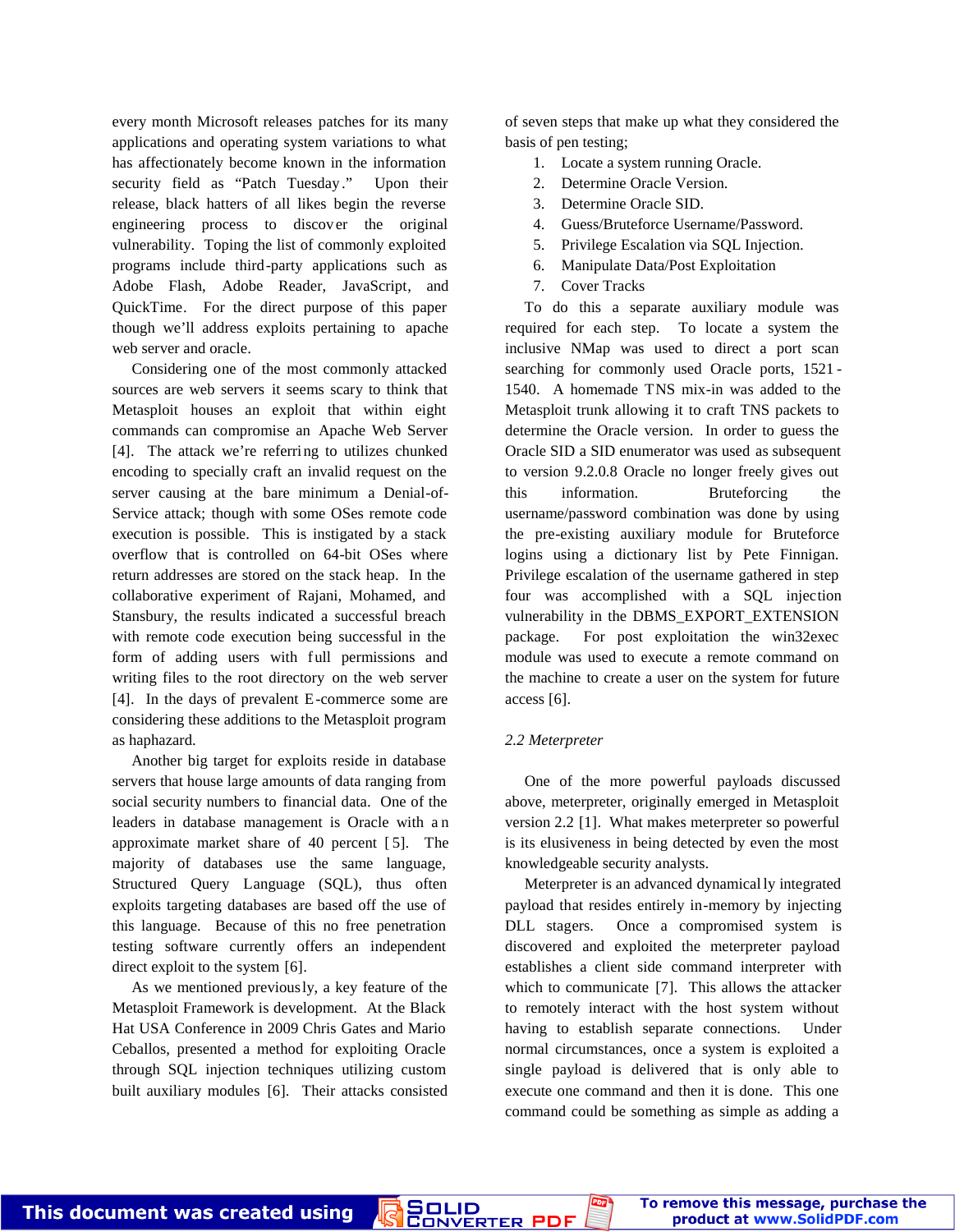user or opening a remote shell with which to communicate. In doing this a resulting cmd.exe process would be created in the process list with SYSTEM rights [8]. Immediately, this would raise red flags. However, with meterpreter DLL injection is used to upload the meterpreter process into the compromised processes' heap. Normally, an uploaded DLL would be written to the disc, yet meterpreter alters the way the Load Library utilizes core API calls redirecting them to the memory location of the meterpreter DLL [7].

 The truly beautiful thing about meterpreter is its ability to remain undetectable by most commonly implemented host based IDSe s. By embedding itself into preexisting processes and not alterin g system files on the hard-drive, the HIDS is never made any wiser. Not to mention, the process in which meterpreter hides can be changed at a whim so tracking it and stopping the process becomes rather difficult even to the trained eye.

## *2.3 Penetration Testing Automation*

 For years the dream of automating penetration testing, often abbreviated as pentesting, has been considered just that, a dream. The challenges facing post-exploitation automation include; visible processes, file transfer capabilities, and exploit expiration [8].

 The problem of readily visible processes with suspicious user rights was previously discussed in section 2.1. The only way around executing a separate visible process would be to install a root kit or backdoor, though this requires the transfer and installation of additional malware. This brings up the capability of a payload to transfer/install files to the remote system. To do this requires an advanced payload that will most likely be compromised in its writing of data to the remote system. Lastly, exploit expiration refers to the acknowledgement that some exploits can only be run once. Without separate sessions to enlist multiple tasks the process can become time consuming if not impossible. This would require the use of another exploit to complete other tasks [8].

 According to Irani and Weippl's research on post exploitation automation, meterpreter in conjunction with commonly installed scripting languages provides just the right tools for a solution to these

This document was created using

problems [8]. Meterpreter's innate ability to remain hidden in current processes through DLL injection allows a method around the visible process problem. Additionally, because the process is not blatantly listed the use of a root kit or back door is not necessary, thereby, voiding the need for file uploading and the risk of running into anti -virus scans. Though, on that note, an a nalysis conducted by Mark Baggett found that only 3 out of 32 reputable antivirus programs interpreted a stand alone meterpreter payload as a security risk [9]. Lastly, meterpreter also provides users with the ability to open independent sessions allowi ng for efficient multitasking.

 With the help of meterpreter post-exploitation scripts can be ran with the capability of not only further exploiting the current system, but previously non-exploitable machines as well. This technique of using an exploited machine to exploit a previously safe-guarded machine is known as pivoting [8]. Not to go into too much detail, but the port forwarding service of meterpreter provides this capability allowing for a connection back to the initial attacker. The point is that the automation of post-exploitation tasks extends far beyond just automating the initial system. With the right script automation can be implemented to scan an entire network for vulnerabilities.

### EVASION

 With a tool like the Metasploit Framework freely available for anyone to use it's extremely important to keep up-to-date on the advancements in securing data as even a novice user can pick up this tool and within hours become dangerous threat. For this reason, it seems imperative that administrators implement every security measure feasible to protect their network. Here we'll cover a few pieces of software that will help in thwarting the threats of this product.

# *3.1 Antivirus*

PDE

SOLID<br>Converter

 According to a study conducted in 2008 by Mark Baggett of the SANS Institute, "today's antivirus products are all but completely ineffective in detecting Metasploit payloads" [9]. Baggett's technique involved extracting Metasploit payloads to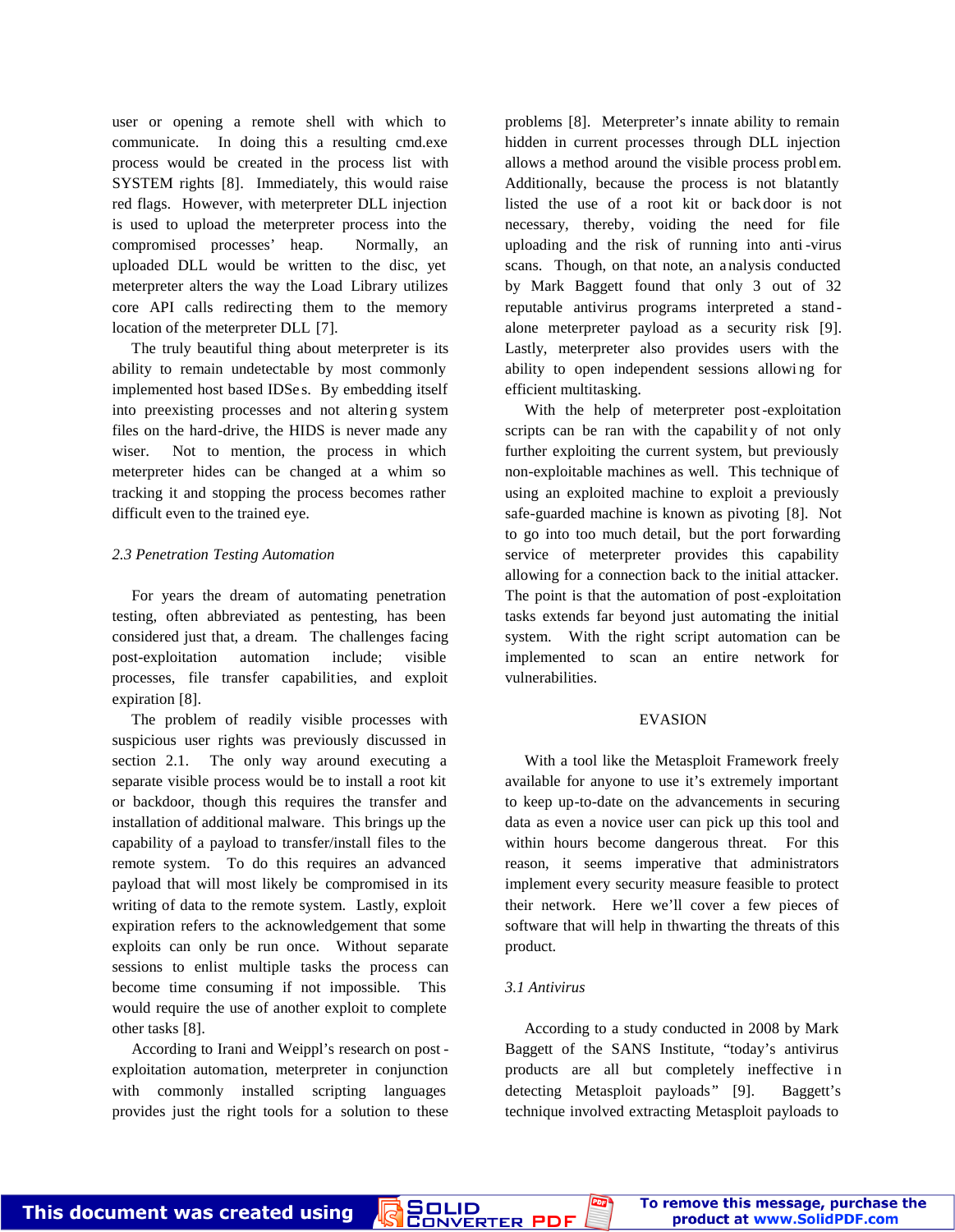run them through the collective virus database housed at VirusTotal.com. The results provided suggested that without the use of encoders payloads were detection approximately 19% of the time, while with the use of encoders this percentage dropped to around 7% [9].

 While the majority of antivirus distributions picked up little to nothing there was a common trend in the one's that did recognize a threat. F-Secure performed the best with a 72% detection rate, while notably Panda and Kaspersky did well against encoded and non-encoded attacks, respectively [9]. Overall, though some of the big names of the industry were quite often fooled.

 Based on the research provided by Baggett it seems relatively safe to say that the answer for protection against Metasploit payloads doesn't reside in antivirus software. So where to look next?

## *3.2 ModSecurity (modsec)*

 ModSecurity is an open-source intrusion detection and prevention system that is designed for web servers. Just like any other IDS, Modsec, checks inbound requests against a set of preconfigured rules that are designated by the user. However, unlike most IDSes Modsec performs not as a separate application, but as a module of the web server. Additionally, requests are screened at the HTTP level rather than the TCP/IP level allowing for a much greater range of specifications to be tested at the application layer [4].

 In research presented earlier in section 2.1 a vulnerability in Apache web server concerning chunked encoding was used to remotely run arbitrary code. In order to circumvent this attack, the George Mason University researchers employed the tactics of Modsec to specifically reject all incoming chunk encoded requests to the server. The result was a success in that all chunk encoded requests were dropped disallowing the attack to succeed [4].

## **CONCLUSION**

The purpose of this paper was to provide the reader with an understanding of Metasploit such that he/she may use it himself. Metasploit is a powerful tool that like we said time and time again, in the wrong hands can be used for great harm. It provides

an abundance of resources for legitimate network security professionals, security administrators, product vendors, and developers to use in a variety of ways. In fact, in its diversity lays the key to it success. However, the only real way to fully understand the intricate design of the Metasploit Framework is to use it. Hopefully, this paper helps others to understand the capabilities of Metasploit and utilize it as a tool for themselves.

#### RESOURCES

- [1] Maynor, D., & Mookhey, K.K. (2007). *M e t a s p l o i t t o o l k i t f o r p e n e t r a t i o n t e s t i n g ,*  $exploit\ development, \ and\ vulnerable$ *assessment* [pp. 1-30]. Retrieved from  $http://books.google.com/books?id=bzZG5a1k$  $E w 4 C & 1 p g = P A 1 & 0 t s = 36 s o A r I c v d & d q = m e t a s p$  $\text{loit}\&\text{lr}\&\text{p}\&\text{g}=PP1\#v=\text{on}\,\text{epage}\&\text{q}\&\text{f}=false$
- [2] *The Metasploit Project.* (2010, October 20). Retrieved from http://www.metasploit.com/
- [3] Aharoni, M., Coppola, W., & Kearns, D. (2010, October 15). *Metasploit unleashed*. Retrieved from http://www.offensives e c u r i t y . c o m / m e t a s p l o i t - u n l e a s h e d /
- [4] Rajani, M.A., Mohamed, A., & Stansbury, H . C . ( 2 0 0 6 ) . *E - c o m m e r c e s e c u r i t y t e c h n o l o g i e s : a n e v a l u a t i o n u s i n g t h e*  $meta sploit$  framework (msf). Informally published manuscript, Computer Science, George Mason University, Fairfax, Virginia. R etrieved from  $http://www.qatar.cmu.edu/iliano/courses/06S$ - GMU - ISA 767/project/papers/mohamedrajani-stansbury.pdf
- [5] Babcock, C. (2008, April 25). In database market, oracle gets bigger, others hang on. *InformationWeek*, Retrieved from http://www.informationweek.com/news/softw are/database\_apps/showArticle.jhtml?articleI  $D = 207402230$
- [6] Gates, C., & Ceballos, M. (2009). Oracle penetration testing using the metasploit framework. Proceedings of the BlackHat USA *2 0 0 9* , http://www.blackhat.com/presentations/bh  $us a - 09/GATES/BHUSA09 - Gates -$ Or a c l e M e t a s p l o i t - P A P E R . p d f
- [7] Silberman, P., & Davis, S. (2009). Metasploit autopsy: reconstructing the scene of the crime. Proceedings of the BlackHat *U S A 2 0 0 9* ,  $http://www.blackhat.com/presentations/bh http://www.blackhat.com/presentations/bh$ usa-09/SILBERMAN/BHUSA09-Silberman-Metasploit Autopsy-PAPER.pdf
- [8] Irani, M.T., & Weippl, E.R. (2009). Automation of post-exploitation. Secure *Business Austria*, Retrieved from  $http://www.sba-research.org/wp-$

<mark>SOLID</mark><br>CONVERTER PDF

This document was created using